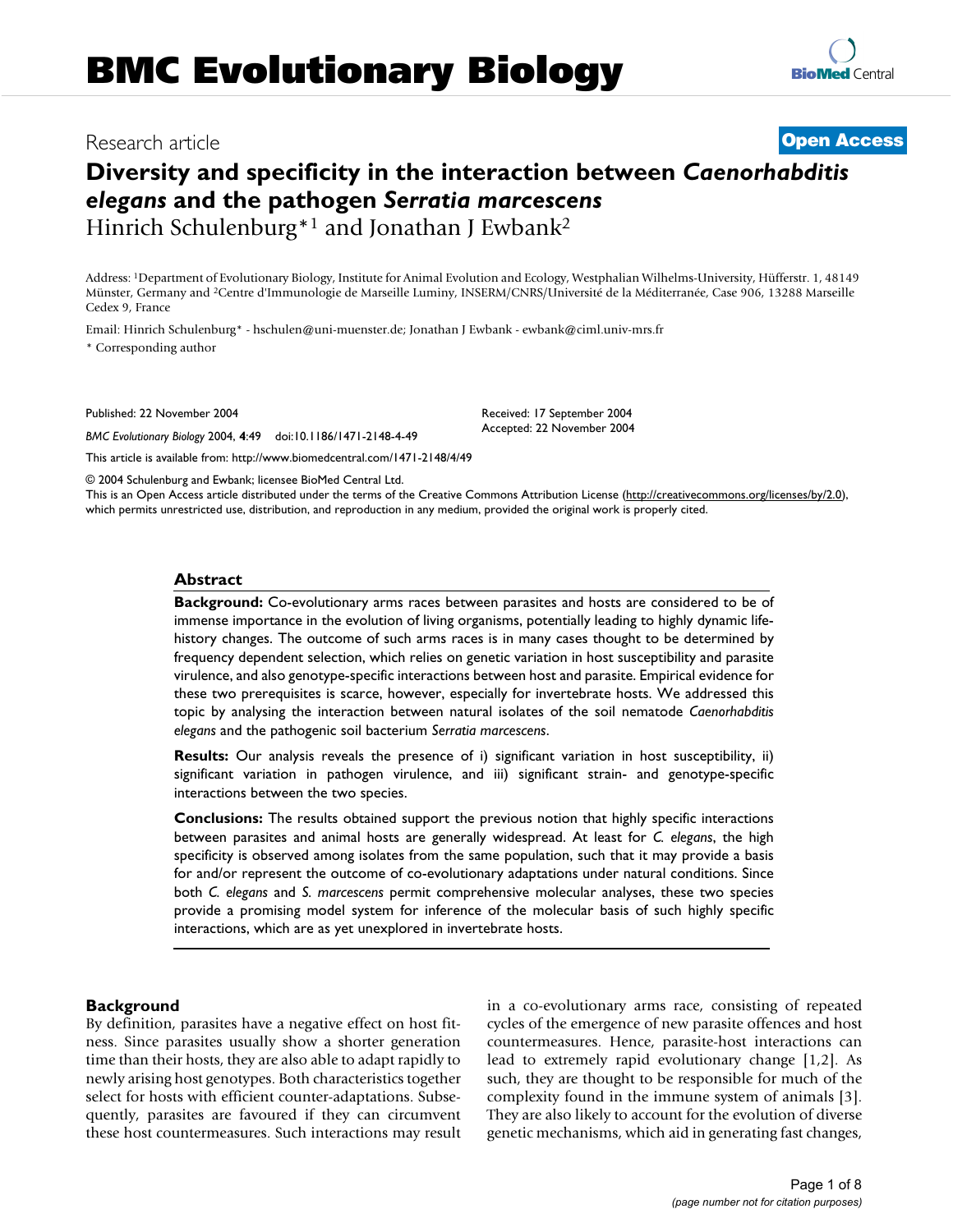including sexual reproduction and recombination [4,5]. They may also affect the evolution of other life-history traits, such as reproductive rate, longevity, or competitive ability, which compete for available resources with defence and virulence traits in host and parasite, respectively [6,7].

Co-evolutionary arms races between hosts and parasites (meaning here eukaryotic organisms, bacterial pathogens, and viruses that gain a fitness advantage from infecting and harming a host) are in many cases assumed to be determined by negative frequency dependent selection. In particular, rare parasite and host genotypes should be at an advantage because commonness facilitates evolution of host or parasite counter-adaptations, respectively [4,5]. Such frequency dependent dynamics rely on two important conditions: i) natural genetic variation in both host resistance and parasite virulence, and ii) natural genotypespecific interactions between hosts and parasites [1,4]. Empirical evidence for the presence of both of these prerequisites is still rare, especially for invertebrate hosts [8,9]. They include various associations between snails and trematodes (e.g., *Potamopyrgus antipodarum* versus Microphallus [10] or *Bulinus globosus* versus Schistosoma [11]), the association between the waterflea *Daphnia magna* and its microparasite *Pasteuria ramosa* [8], between *Drosophila melanogaster* and its parasitoid *Asobara tabida* [12], between the bumble bee *Bombus terrestris* and the trypanosome *Crithidia bombi* [13], or between the copepod *Macrocyclops albidus* and the cestode *Schistocephalus solidus* [14]. Clearly, more data is needed to determine the importance of parasite-mediated co-evolutionary arms races in nature.

In this study, we evaluated differences in host resistance and parasite virulence, both defined in a broad sense and reciprocally as the effect of an infection on host condition (i.e. alive, morbid, or dead). In particular, we tested the presence of genetic variation and also the presence of strain- and genotype-specific interactions during the infection of the nematode *Caenorhabditis elegans* (Nematoda: Rhabditidae) by the Gram-negative bacterium *Serratia marcescens* (Enterobacteriaceae). *C. elegans* has recently been established as a model to study parasite-host interactions and in particular the genetics of host defence [15- 17]. It is a soil inhabitant found in almost all temperate regions of the world. It seems to be common in decomposing material, where it feeds on diverse microorganisms [18,19]. About 50 natural strains are currently available. These strains are genetically very diverse, even when isolated from populations at a single location [18,19]. They also differ in many life-history traits, including their response towards the potential parasite *Bacillus thuringiensis* [20]. The parasites that *C. elegans* encounters under natural conditions have not yet been unambiguously identified. The ubiquitous soil-dwelling bacteria *Pseudomonas aeruginosa*, *B. thuringiensis* and *S. marcescens* are all likely candidates [17]. For our study, we chose *S. marcescens*, recently adopted as a model to study the genetic basis of virulence [15,21], as a pathogen as it is able to produce a persistent infection and it is likely to benefit from the infection [22], thus behaving as a true parasite of the nematode.

## **Results**

In our main experiment, we compared the consequences of infection of eight different natural *C. elegans* strains with 5 different *S. marcescens* strains plus one control (heat-killed bacteria of *S. marcescens* Db11, a strain for which the genome sequence is now complete). The *C. elegans* strains were isolated from Münster, in Northwest Germany, and belong to four different microsatellite genotypes [18]. The *S. marcescens* strains originate from different locations around the world. The interaction between the two species was examined with the help of a survival assay, in which the survival of individual worms was monitored in the presence of a defined concentration of bacteria [20]. The survival assay was performed in 96-well plates on five occasions (runs). During each run, all possible bacterial and worm strain combinations were assayed in parallel, resulting in a total of 16 data points per factor combination per run and 80 data points per factor combination in total.

80 out of a total 3840 cases (2.08%) had to be excluded because of errors during automated worm-transfer (either no worm or more than one worm per well), resulting in between 75 and 80 usable data points per combination of worm and bacterial strains. The number of valid cases did not differ significantly among these factor combinations (likelihood ratio test [LRT], χ<sup>2</sup>= 0.904, *d.f.* = 35, *P* > 0.999). In the control (worms with dead *S. marcescens* Db11), only 12 out of 625 were not found in the category "alive" (1.92%). Of these, 9 were morbid and 3 were dead. The recorded number of live worms per strain did not differ significantly from 100% (LRT,  $\chi^2$  = 0.455, *d.f.* = 7, *P* > 0.999). It also did not differ significantly among the worm strains (LRT, χ<sup>2</sup>= 0.416, *d.f.* = 7, *P* > 0.999). These results show that the experimental set-up itself does not cause significant levels of dead or morbid worms and that it does not have a different effect on different worm strains.

The different *C. elegans* strains show substantial differences as to their ability to survive in the presence of pathogenic *S. marcescens* (Fig. 1). In general, the strains MY6 and MY18 were most resistant, whereas MY14 and MY15 were most susceptible. Moreover, the strains with identical microsatellite genotypes generally produce similar but not identical levels of resistance. This suggests that these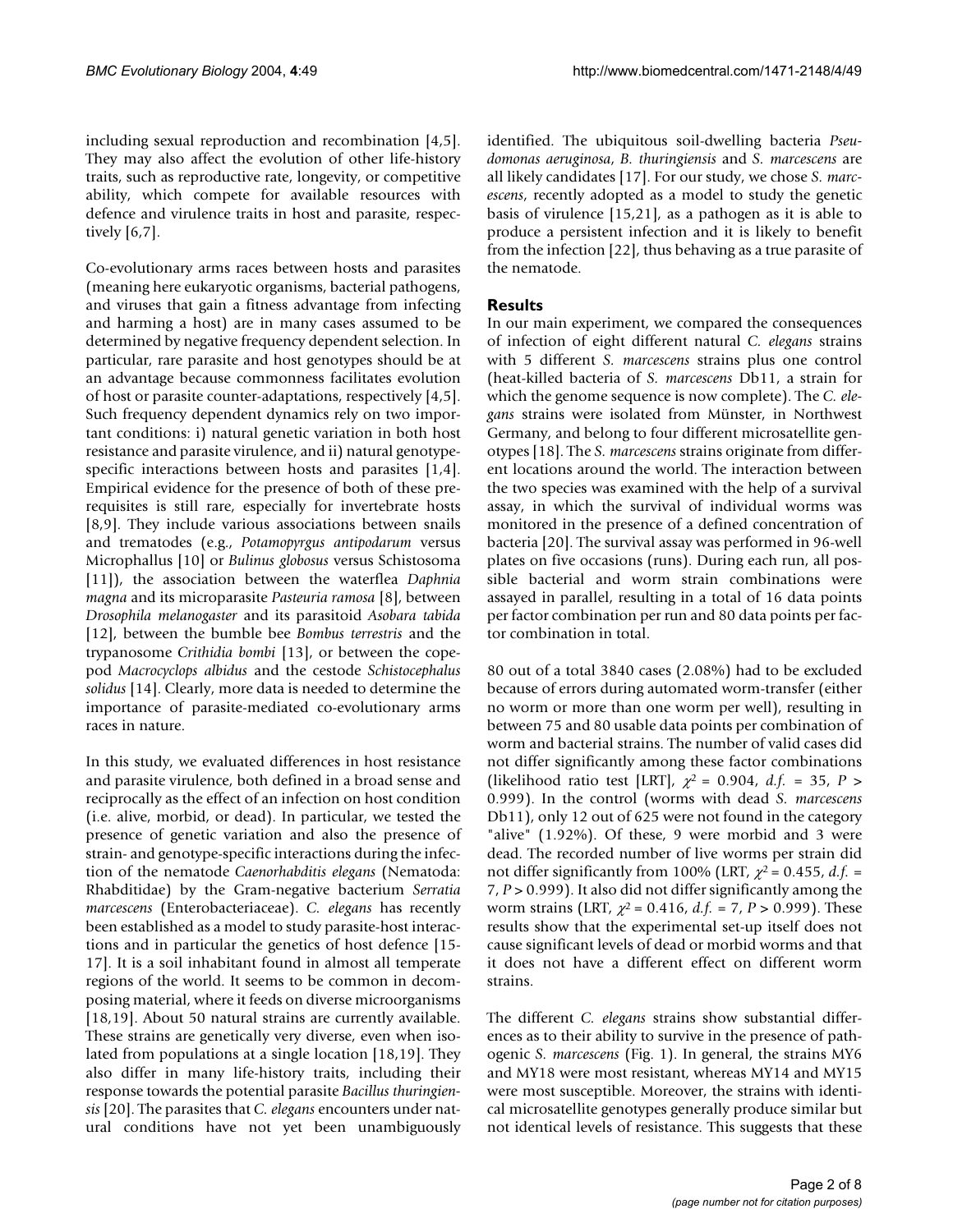

### Figure 1

**Treatment response for the different bacterial and worm strain combinations of the main experiment.**  The response is expressed as host condition (values for the whole experiment), such that the black area refers to the proportion of dead worms, grey to the proportion of morbid, and white to the proportion of live worms. For *C. elegans*, both strain (bottom line) and genotype (top line) designations are given. For *S. marcescens*, only strain names are listed.

strains bear additional genetic differences, which were not resolved by microsatellite genotyping. At the same time, the different *S. marcescens* strains differ considerably in their effect on *C. elegans* (Fig. 1). Here, strain Sm2170 was most virulent, whereas strains Sma3 and Sma13 generally produced the fewest cases of mortality and morbidity. Since *S. marcescens* strains were grown under identical conditions and since some of them are already known to differ in phenotype (e.g. red pigmentation), the observed differences are most likely determined genetically. Most interestingly, the interaction between specific worm and bacterial strains seems to differ across the table. For instance, *C. elegans* strain MY10 is more susceptible to *S. marcescens* strain Sma13 than to ATCC274, whereas the opposite is true for *C. elegans* strain MY20 (Fig. 1). Similarly, host strain MY15 is more susceptible to pathogen strain ATCC274 than to strain Db11, whereas the pattern is reversed for almost all other host strains (Fig. 1).

In general consistency with these observations, ordinal logistic regression (OLR) analysis indicates a significant effect of the factors bacterial strain, worm strain or genotype, the interaction between the two, and also experimental run on the treatment response (Table [1\)](#page-2-0). The two respective models employed are significantly better than

<span id="page-2-0"></span>**Table 1: Ordinal logistic regression analysis of the importance of different factors in the main experiment.**

| Source                                      | $\gamma^2$ | d.f.           | P        |  |  |  |  |
|---------------------------------------------|------------|----------------|----------|--|--|--|--|
| Consideration of worm strains as a factor   |            |                |          |  |  |  |  |
| <b>Bacteria</b>                             | 272.78     | 4              | < 0.0001 |  |  |  |  |
| Worm                                        | 188.11     | 7              | < 0.0001 |  |  |  |  |
| Bacteria <sup>*</sup> Worm                  | 127.15     | 28             | < 0.0001 |  |  |  |  |
| Run [Bacteria, Worm]                        | 835.27     | 160            | < 0.0001 |  |  |  |  |
| Consideration of worm genotypes as a factor |            |                |          |  |  |  |  |
| <b>Bacteria</b>                             | 193.77     | 4              | < 0.0001 |  |  |  |  |
| Worm                                        | 169.87     | 3              | 0.0001   |  |  |  |  |
| Bacteria*Worm                               | 34.21      | $\overline{2}$ | 0.0006   |  |  |  |  |
| Run [Bacteria, Worm]                        | 477.14     | 80             | < 0.0001 |  |  |  |  |

Ordinal logistic regression was based on a model, which contained bacterial strain, worm strain (alternatively worm genotype), the interaction between the two and run nested within both bacterial strain and worm strain/genotype as factors. The importance of different factors was assessed with the likelihood ratio test. Significant probabilities after Dunn-Sidák correction are given in bold.

models without any predictors (model including worm strain as factor: LRT, χ<sup>2</sup>= 1285.63, *d.f.* = 199, *P* < 0.0001; model including worm microsatellite genotype as factor: LRT,  $\chi^2$  = 854.55, d.f. = 99, P < 0.0001). However, they are both significantly worse than the respective saturated models (model including worm strain: LRT,  $\chi^2$  = 491.32, *d.f.* = 199, *P* < 0.0001; model including worm genotype: LRT,  $\chi^2$  = 442.94, d.f. = 99, P < 0.0001). The latter test examines whether the model employed considers a sufficient number of factors or factor combinations to explain the variation found in the data. The results suggest that the model is not sufficiently complex. We decided against employing more complex models (e.g. consideration of host genotype nested in host strain in a single model), because the response variable is ordinal with only three categories (alive, morbid, dead), such that a larger number of predictor variables in the model would most likely lead to highly increased random error in the regression analysis. Thus, as an alternative, we analysed the data using association tests.

Two-way associations were analysed with the LRT. The results show a significant effect of either of the different factors on worm condition (Table 2). The relevance of these associations was further examined by taking into account a second predictor variable using the Cochran-Mantel-Haenszel (CMH) test of conditional independence. All previously identified associations remained significant, irrespective of the second predictor variable considered (Table 2). The only exception refers to the case where the factor worm strain was corrected by the factor worm genotype, suggesting that the observed variation among *C. elegans* strains is due to differences in genotypic composition. The remaining results indicate that the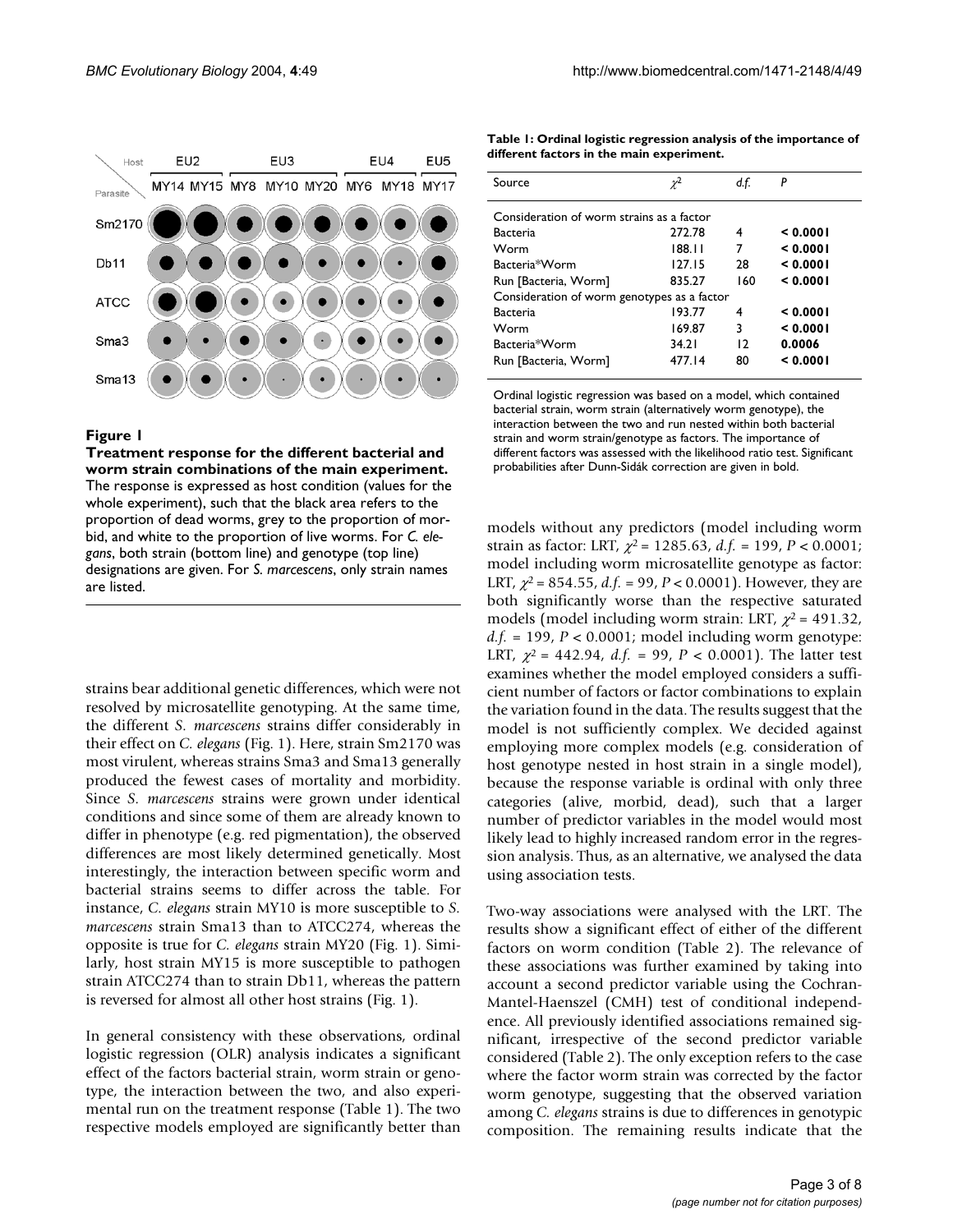| Factor                                                             | Test       | $\chi^2$ | d.f. | P        |  |  |
|--------------------------------------------------------------------|------------|----------|------|----------|--|--|
| Single factor effects                                              |            |          |      |          |  |  |
| <b>Bacteria</b>                                                    | LRT        | 291.05   | 8    | < 0.0001 |  |  |
| Worm strain                                                        | LRT        | 154.84   | 14   | < 0.0001 |  |  |
| Worm genotype                                                      | LRT        | 136.29   | 6    | < 0.0001 |  |  |
| Run                                                                | LRT        | 186.33   | 8    | < 0.0001 |  |  |
| Factor effects in consideration of one of the others (in brackets) |            |          |      |          |  |  |
| Bacteria (Worm strain)                                             | CMH        | 196.74   | 4    | 0.0001   |  |  |
| Bacteria (Worm genotype)                                           | CMH        | 196.44   | 4    | < 0.0001 |  |  |
| Bacteria (Run)                                                     | CMH        | 192.08   | 4    | < 0.0001 |  |  |
| Worm strain (Bacteria)                                             | <b>CMH</b> | 146.21   | 7    | < 0.0001 |  |  |
| Worm strain (Run)                                                  | <b>CMH</b> | 139.83   | 7    | < 0.0001 |  |  |
| Worm strain (Worm genotype)                                        | <b>CMH</b> | 10.32    | 7    | 0.1713   |  |  |
| Worm genotype (Bacteria)                                           | CMH        | 135.50   | 3    | 0.0001   |  |  |
| Worm genotype (Run)                                                | <b>CMH</b> | 129.34   | 3    | 0.0001   |  |  |
| Run (Bacteria)                                                     | <b>CMH</b> | 52.56    | 4    | < 0.0001 |  |  |
| Run (Worm strain)                                                  | CMH        | 51.09    | 4    | < 0.0001 |  |  |
| Run (Worm genotype)                                                | CMH        | 50.89    | 4    | < 0.0001 |  |  |

**Table 2: Association analysis of the impact of different factors on worm condition in the main experiment .**

The associations were assessed with the likelihood ratio test (LRT) or the Cochran-Mantel-Haenszel (CMH) test. Bold probabilities are significant after Dunn-Sidák correction.

significant effect from one of the factors on the treatment response is independent of the significant effect from one of the other factors. This finding is consistent with the presence of an interaction effect from the factors bacterial strain and nematode strain/genotype, as above suggested by OLR.

In the second experiment, we specifically addressed the presence of an interaction between two bacterial strains (Db11, ATCC274) and four host strains (MY8, MY10, MY14, MY15), the latter belonging to two different host genotypes. For this experiment, all factor combinations were included in each 96-well plate and in one experimental run. Only 7 out of 384 cases had to be excluded for the reasons given above (1.82%), resulting in 46 to 48 data points per factor combination. Again, the number of valid cases did not differ among factor combinations (LRT,  $\chi^2$  = 0.093, d.f. = 3, P = 0.996). In the control treatment of this experiment, all animals were alive.

The second experiment confirmed the presence of variation in host resistance and pathogen virulence, although the overall level of virulence was lower than in the main experiment (Fig. 2). Subsequent OLR revealed a significant effect from the factor worm strain or worm genotype, and also the interaction between the bacterial strain and either worm strain or genotype. The effect of bacterial strains was significant before Dunn-Sidák adjustment of significance levels (due to multiple testing), but insignificant afterwards (Table 3). For these OLR analyses, the



**Treatment response for the different bacterial and worm strain combinations of the second experiment.**  The black area denotes the proportion of dead worms, grey the proportion of morbid, and white the proportion of live worms.

models employed were significantly better than a model without any predictors (model including worm strain as factor: LRT,  $\chi^2$  = 62.29, d.f. = 7, P < 0.0001; model including worm microsatellite genotype as factor: LRT,  $\chi^2$  = 59.12, *d.f.* = 3, *P* < 0.0001). Moreover, they were not significantly worse than the respective saturated models (model including worm strain: LRT,  $\chi^2$  = 4.62, d.f. = 7, P = 0.7060; model including worm genotype: LRT,  $\chi^2$  = 1.32,  $d.f. = 3$ ,  $P = 0.7238$ ), suggesting that they contained sufficient details to explain the observed variation.

Subsequent performance of association tests generally corroborated the OLR analyses: The different predictor variables had a significant effect on the treatment response (LRT analysis in Table [4](#page-4-0)). With two exceptions, this was still true after correcting for one of the other predictors (CMH tests in Table [4\)](#page-4-0). One of the exceptions refers to the factor bacterial strain, which no longer produced a significant effect if corrected by any of the other factors. This is in agreement with results from the OLR analysis. The other case shows that the factor worm strain becomes insignificant if corrected by worm genotype, which confirms the findings for the main experiment (see above). Consequently, the results clearly demonstrate that there are significant differences among host genotypes and, most importantly, that there are significant strain- or genotype-specific interactions between the two species.

#### **Discussion**

We here provide evidence for the presence of i) genetic differences in resistance among natural *C. elegans* strains, ii) genetic differences in virulence among natural *S. marces-*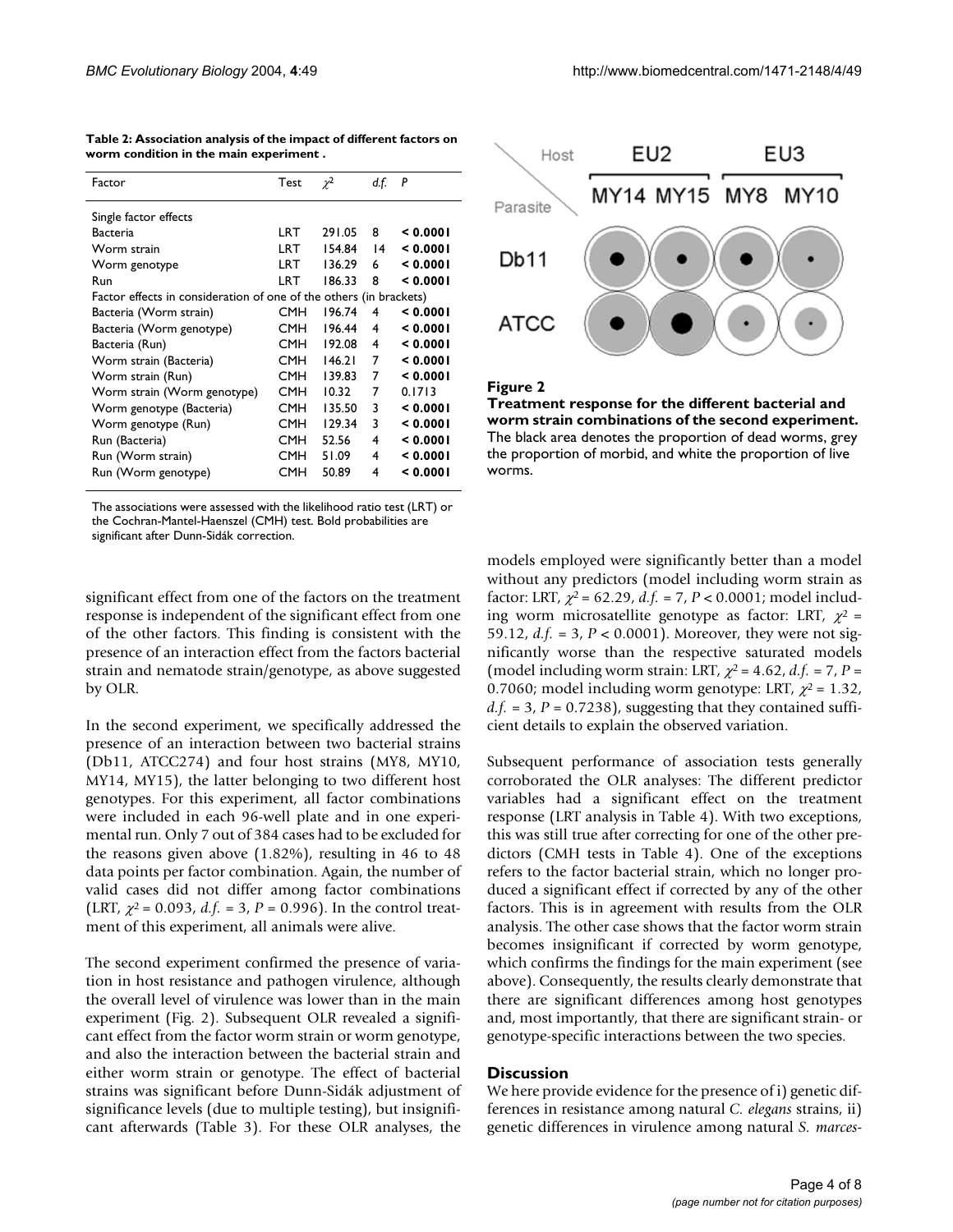**Table 3: Ordinal logistic regression analysis of the importance of different factors in the second experiment.** 

| Source                                      | $\gamma^2$ | d.f. | P      |  |  |  |  |
|---------------------------------------------|------------|------|--------|--|--|--|--|
| Consideration of worm strains as a factor   |            |      |        |  |  |  |  |
| Bacteria                                    | 4.89       | 3    | 0.0270 |  |  |  |  |
| Worm                                        | 33.20      |      | 0.0001 |  |  |  |  |
| Bacteria*Worm                               | 26.89      | 3    | 0.0001 |  |  |  |  |
| Consideration of worm genotypes as a factor |            |      |        |  |  |  |  |
| <b>Bacteria</b>                             | 4.80       |      | 0.0284 |  |  |  |  |
| Worm                                        | 31.97      |      | 0.0001 |  |  |  |  |
| Bacteria*Worm                               | 24.50      |      | 0.0001 |  |  |  |  |
|                                             |            |      |        |  |  |  |  |

Ordinal logistic regression was based on a model, which contained bacterial strain, worm strain (alternatively worm genotype), and the interaction between the two as factors. The importance of different factors was assessed with the likelihood ratio test. Bold probabilities indicate significance after Dunn-Sidák correction.

<span id="page-4-0"></span>**Table 4: Association analysis of the impact of different factors on worm condition in the second experiment.** 

| Factor                                                             | Test       | $\chi^2$ | d.f. | P        |  |  |
|--------------------------------------------------------------------|------------|----------|------|----------|--|--|
| Single factor effects                                              |            |          |      |          |  |  |
| <b>Bacteria</b>                                                    | I RT       | 10.31    | 2    | 0.0058   |  |  |
| Worm strain                                                        | I RT       | 32.80    | 6    | < 0.0001 |  |  |
| Worm genotype                                                      | I RT       | 30.46    | 2    | < 0.0001 |  |  |
| Factor effects in consideration of one of the others (in brackets) |            |          |      |          |  |  |
| Bacteria (Worm strain)                                             | CMH        | 4.34     |      | 0.0372   |  |  |
| Bacteria (Worm genotype)                                           | CMH        | 4.41     |      | 0.0358   |  |  |
| Worm strain (Bacteria)                                             | CMH        | 29.21    | ٦    | 0.0001   |  |  |
| Worm strain (Worm genotype)                                        | CMH        | 0.93     | 3    | 0.8193   |  |  |
| Worm genotype (Bacteria)                                           | <b>CMH</b> | 28.37    |      | < 0.0001 |  |  |

The associations were assessed with the likelihood ratio test (LRT) or the Cochran-Mantel-Haenszel (CMH) test. Bold probabilities are significant after Dunn-Sidák correction.

*cens* strains, and also iii) strain- or genotype-specific interactions between the two. The first of these points is generally consistent with our previous results on the presence of strain-specific differences in resistance of *C. elegans* towards *Bacillus thuringiensis* [20]. However, in the previous study, we compared *C. elegans* strains from different locations across the world, whereas in the present study all strains derive from the same place (the town of Münster in Northwest Germany) [18]. Previous microsatellite genotyping demonstrated that these strains are genetically extremely diverse [18]. Our present results highlight the fact that genetic diversity translates into phenotypic differences in resistance. Importantly, as these differences are present in one population, they could provide the basis for and/or represent the outcome of evolution under natural conditions. These conclusions are restricted to the host *C. elegans*, because the *S. marcescens* strains considered did not come from the same location.

The observed strain- and genotype-specific interactions represent an important precondition for negative frequency dependent selection. As such, they may contribute to the emergence of co-evolutionary arms races [1,4]. The relevance of our results for the association between *C. elegans* and *S. marcescens* in the wild must currently be considered unclear. To date, it is unknown whether the two species indeed co-exist under natural conditions, even though it is strongly suggested by the fact that both – especially *S. marcescens* – are common soil inhabitants [19,23]. If they do co-exist, they clearly show the potential to engage in co-evolutionary interactions. In fact, in this case, the observed specificity may represent a signature of past counter-adaptations. Our results would then also suggest that such highly specific interactions are widespread among invertebrate hosts; they are currently only known in a few arthropods and molluscs (see the background section for examples).

The situation is clearly different if the two species do not share the same natural habitat. In this case, the observed specificity must be the result of independent adaptations of parasite and host strains to other environmental conditions. Pleiotropy of such adaptations should then have produced the specific *C. elegans*-*S. marcescens* interactions as a side effect. For example, the *C. elegans* strains may have adapted differently towards environmental toxins. If the underlying detoxification mechanisms are also employed in the defence against pathogens, then this may result in the observed differences in resistance. Such mechanisms could indeed be of relevance in the interaction with *S. marcescens*, for which at least one toxin (hemolysin ShlA) was previously suggested to contribute to pathogenesis in *C. elegans* [22]. Moreover, such mechanisms may also account for highly specific interactions, even if the two species did co-exist in the wild, underlining the idea that past co-evolutionary events cannot be reliably deduced from the observation of specific interactions without further information (e.g. historical records of co-existence in nature or congruent phylogenies of host and parasite strains).

Whatever its origin, the finding of high specificity in the interaction has further implications. The molecular basis of highly specific resistance is currently unexplored in invertebrate hosts. It could be due to the presence of different alleles of a certain cell surface protein targeted by specific parasite effector molecules. Such cell surface proteins have been suggested to be important for the interaction between *C. elegans* and Bt toxin, the main virulence factor of *B. thuringiensis* [24,25]. As a non-exclusive alternative, specificity may be a consequence of the inducible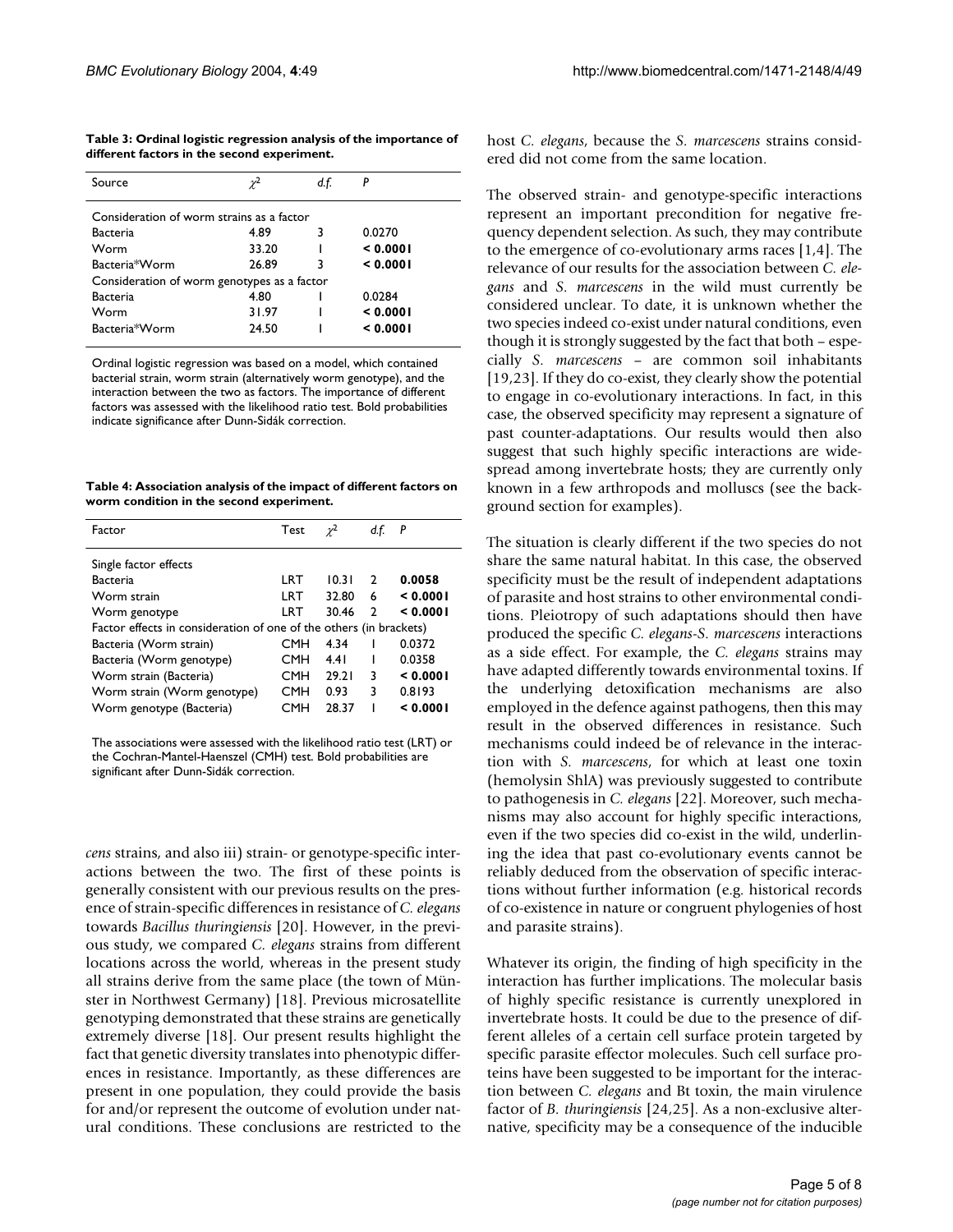immune system as recently suggested for the specific interactions between the copepod *M. albidus* and the cestode *S. solidus* [14] or the waterflea *D. magna* and its microparasite *P. ramosa* [26]. The presence of an inducible system was recently demonstrated for *C. elegans* in response to *S. marcescens* [27], the fungus *Drechmeria coniospora* [28], and also the Bt toxin of *B. thuringiensis* [29]. Considering that diverse molecular tools are available for *C. elegans*, this nematode may in the future provide a valuable model system to dissect the molecular basis of specificity in invertebrate-pathogen interactions.

Similarly, the observed highly specific virulence was previously unknown for *S. marcescens*. This bacterium is considered to be an opportunistic pathogen with a broad host range [23]. Hence, it should mainly possess unspecific virulence factors, which are effective against a large number of different taxa. Interestingly, some of the genes previously identified to contribute to pathogenesis in *C. elegans* also mediate virulence in other hosts (*Drosophila melanogaster*; mice), whereas other genes do not [22]. This already indicates some degree of specificity. Our results may now provide the basis for a molecular genetic characterisation of virulence factors that vary in their specific effects against different strains of a single host species. This information may potentially be of great value for understanding pathogenicity of *S. marcescens* in humans, where this bacterium has become a growing health problem, primarily in nosocomial infections [30].

# **Conclusions**

Based on the analysis of natural isolates of the nematode *C. elegans* and its potential microparasite *S. marcescens*, our study provides evidence for i) genetic variation in host susceptibility and parasite virulence, and also ii) strainand genotype-specific interactions between the two. These two factors represent an important precondition for frequency dependent selection and as such for the emergence of co-evolutionary arms races. Such highly specific interactions were previously unknown for *C. elegans* or *S. marcescens*. Moreover, they have not as yet been reported for invertebrates other than molluscs and arthropods. At least for *C. elegans*, the observed variation was found among strains from the same population, such that it could indeed be of relevance for evolutionary changes under natural conditions. Taken together, these findings suggest that there is widespread potential for co-evolutionary interactions in animal hosts. Both *C. elegans* and *S. marcescens* represent important model organisms in biological research for which a diversity of manipulative techniques is available. Therefore, the association between these two species may in the future provide a valuable tool for the comprehensive analysis of such highly specific interactions.

# **Methods**

We compared eight different natural *C. elegans* strains with 5 different natural *S. marcescens* strains plus one control. The *C. elegans* strains were isolated by HS and coworkers in 2002 from Münster, North-West Germany [18]. They are available from the Caenorhabditis Genetics Centre under strain numbers MY6, MY8, MY10, MY14, MY15, MY17, MY18, MY20 [31]. Some of these strains bear different genotypes: strains MY6 and MY18 have genotype EU4; MY8, MY10 and MY20 genotype EU3; MY14 and MY15 genotype EU2; and MY17 genotype EU5 [18]. Maintenance of worms, including feeding, worm transfer, synchronisation of cultures and cryo-preservation followed standard procedures [32]. These *C. elegans* strains had all been cryo-preserved within 5 generations after isolation [18]. They were then thawed only few generations before the start of the experiments to ascertain that they were subjected to selection towards laboratory conditions for the shortest possible time. One generation before the start of the experiment, the worm cultures were always synchronised using NaOH/NaOCl-treatment [32].

The *S. marcescens* strain Db11 was originally isolated by H. Boman [33]; the strain Sm2170 was obtained from T. Watanabe [34]; and strains ATCC274 [35], Sma3, Sma13 from G. Salmond (Cambridge, UK). These strains are known to differ in pigmentation, which is thought to correlate with virulence: Db11, Sma3, and Sma13 have no pigments, whereas ATCC274 and Sm2170 are pigmented [22]. They were also already shown to differ in virulence towards the main *C. elegans* strain N2 when tested on solid agar, whereby virulence varied in the following order (from high to low):  $Sm2170 > ATCC274 > Db11 > Sma3$ = Sma13 [22]. Note, however, that the time-course of infection in liquid medium is much more rapid than on solid medium and that the underlying mechanisms of pathogenesis in the two cases are not identical, at least for Db11 (JJE and E. Pradel, unpublished observations). One day before the start of the experiment, the bacteria were grown in Luria Broth (LB) for about 18 h at 37°C. Their OD was then adjusted to a value of 0.1 by addition of LB. An OD 0.1 corresponds to a cell count of approximately 2  $\times$  10<sup>8</sup> per ml. As a control, we used heat-killed bacteria of strain Db11 (incubation at 70°C for 15 min). These dead bacteria were previously shown to have lost their deleterious effects on *C. elegans* [22].

The interaction between *C. elegans* and *S. marcescens* was assessed using a simple survival assay [20]. For this, individual worms were confronted with a defined concentration of the pathogens in NGM solution and their survival checked after 24 h. The experiment was performed in 96 well plates. Each plate always contained the five different *S. marcescens* strains and the control, randomised across the plate. Only one *C. elegans* strain was examined per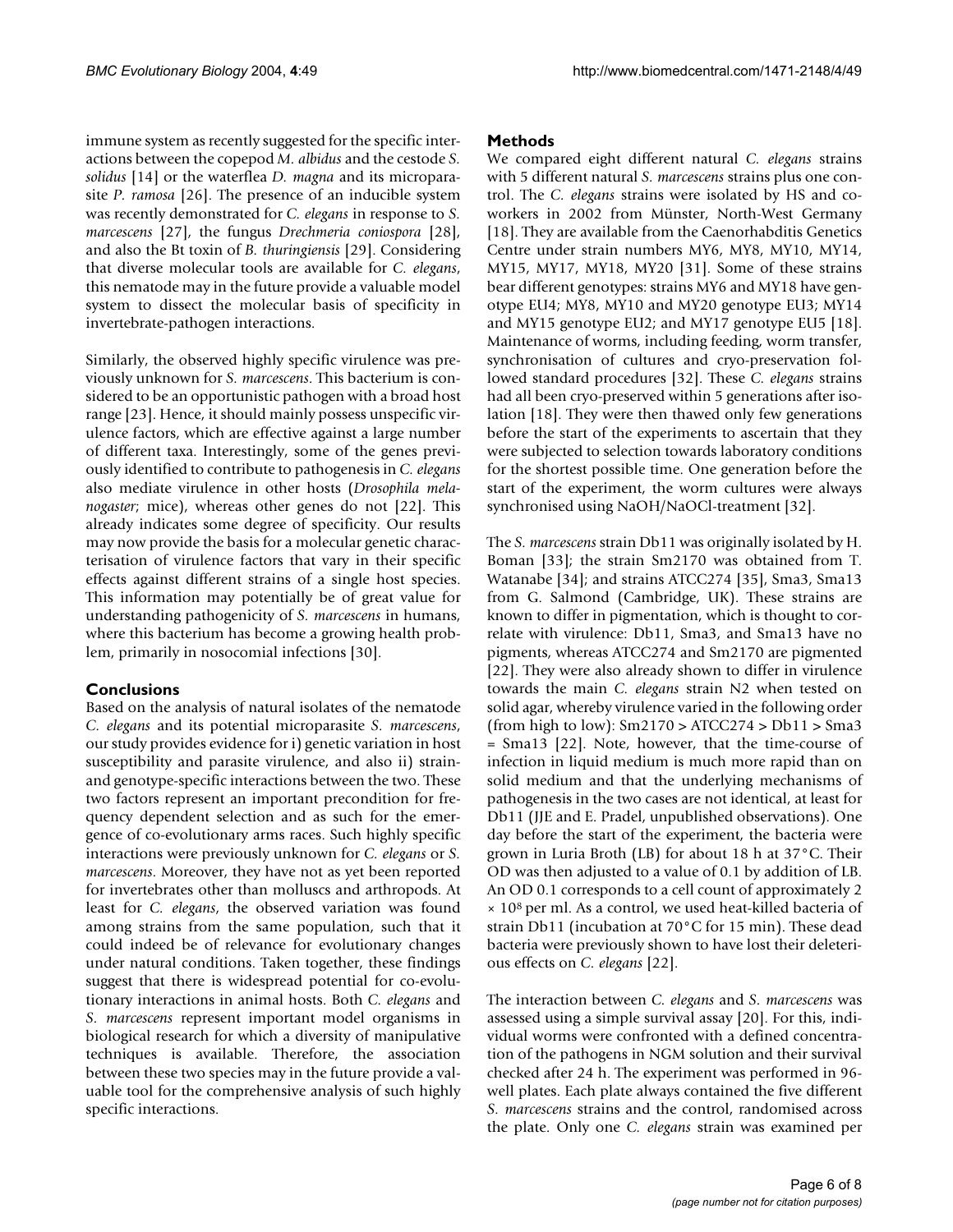plate. Eight plates were analysed in parallel, each with one of the eight different *C. elegans* strains. Five runs of this set-up were performed, whereby the order in which strains were analysed during each run was randomised. This setup resulted in a maximum of 80 data points per bacterial strain – worm strain combination.

For a specific run, 50 µl NGM solution (without any bacteria) were first added to each well of the 96-well plates using a multi-channel pipette. Thereafter, individual worms were transferred to each well using the COPAS automated worm-sorter (Union Biometrica Inc.). For worm-sorting, we used synchronised L4 stage worms. Success of worm transfer was monitored. If no worm or more than one worm was transferred to a particular well, then it was excluded from further analysis. After worm transfer was completed, 50 µl NGM solution with pathogens were added to each well with a multi-channel pipette. These 50  $\mu$ l contained 45  $\mu$ l NGM solution and 5  $\mu$ l of bacteria in LB with an OD of 0.1, resulting in a total of approximately  $1 \times 10^7$  bacterial cells per well at the start of the survival assay. This concentration was found in a pilot study to permit detection of differences in survival among worm strains after 24 h. After this time period, the condition of the worms was recorded using the following three categories: i) alive (clearly visible body movements; in some cases only after being touched with a small pipette tip), ii) morbid (touching them with a small pipette tip resulted in retarded, very slow movements), iii) dead (no movements, even after being touched with a small pipette tip).

After completion of the experiment, we re-assessed the interaction between two bacterial strains (Db11 and ATCC274) and four worm strains (MY8, MY10, MY14, MY15; the first two and the last two have identical microsatellite genotypes). The general set-up was the same as above. In this case, a total of four 96-well plates were studied at the same time. In contrast to the above experiment, each 96-well plate contained both the different worm and bacterial strains, randomised across the plate. This set-up results in a maximum of 48 data points per factor combination. In addition to the above, we included two 96-well plates as a control. These contained heat-killed Db11 bacteria and the four worm strains randomised across plates (48 data points per worm strain). After exposure to the pathogens, we confirmed that worms were indeed infected with the bacteria by analysis of some of the animals (*N* = 40) using differential interference contrast microscopy and a fluorescent microscope (DMIRBE, Leica).

The statistical analysis was performed with the program JMP version 5.0 (SAS Institute Inc.). Based on the hierarchical order of the categorical response variable (0, dead; 1, morbid; 2, alive), we used an ordinal logistic regression

analysis (OLR) [36,37]. For the main experiment, we included bacterial strain, worm strain, the interaction between the two, and also run nested within both bacterial and worm strain as factors in the model. The whole analysis was repeated using worm microsatellite genotypes instead of worm strain in the model. For the second experiment, which was performed on a single occasion instead of separate runs, a full factorial model was employed, including bacterial strain, worm strain (alternatively, microsatellite genotype), and the interaction between the two as factors.

For the main experiment, the lack of fit test was significant, indicating that the chosen model may not be sufficiently complex to explain the variation in the data (see results section). Therefore, we additionally employed association tests based on the inferred frequency counts for the different factor combinations. We specifically assessed the association between the treatment response (condition of the worms) and either of the following factors: bacterial strain, worm strain, worm microsatellite genotype, and run. The significance of the association was inferred using the likelihood ratio test (LRT) [36,38]. We further used the Cochran-Mantel-Haenszel test (CMH) to assess the conditional independence between the treatment response and one of the above factors in consideration of a second factor from the above list [36]. The response variable was treated as ordinal, while the predictors were treated as nominal (ordinal-nominal conditional association test) [36]. Multiple testing was accounted for by adjusting the significance level using the Dunn-Sidák procedure [38].

## **List of abbreviations used**

CMH, Cochran-Mantel-Haenszel test; LB, Luria broth; LRT, likelihood ratio test; NGM, nematode growth medium; OD, optical density; OLR, ordinal logistic regression.

## **Authors' contributions**

HS designed the study, carried out the experiments, analysed the data and wrote the first draft of the manuscript. JJE participated in the design of the study, the interpretation of the data and revised the manuscript.

## **Acknowledgements**

We would like to thank Aurélie Blanc for her help with the experiments, and Nils Anthes, Carole Couillault, Susanne Fetzner, Markus Haber, Martin Hasshoff, Léo Kurz, Nico Michiels, Anne Millet, Elizabeth Pradel, Nathalie Pujol, Manuela Schüngel, Claus-Peter Stelzer for advice on this project and/ or comments on the manuscript. Worm sorting was carried out using the facilities of the *C. elegans* functional genomics Platform of the Marseille-Nice Génopole. HS was supported by a grant from the German Science Foundation (grant SCHU 1415/1-1), JJE by institutional grants from the CNRS and INSERM.